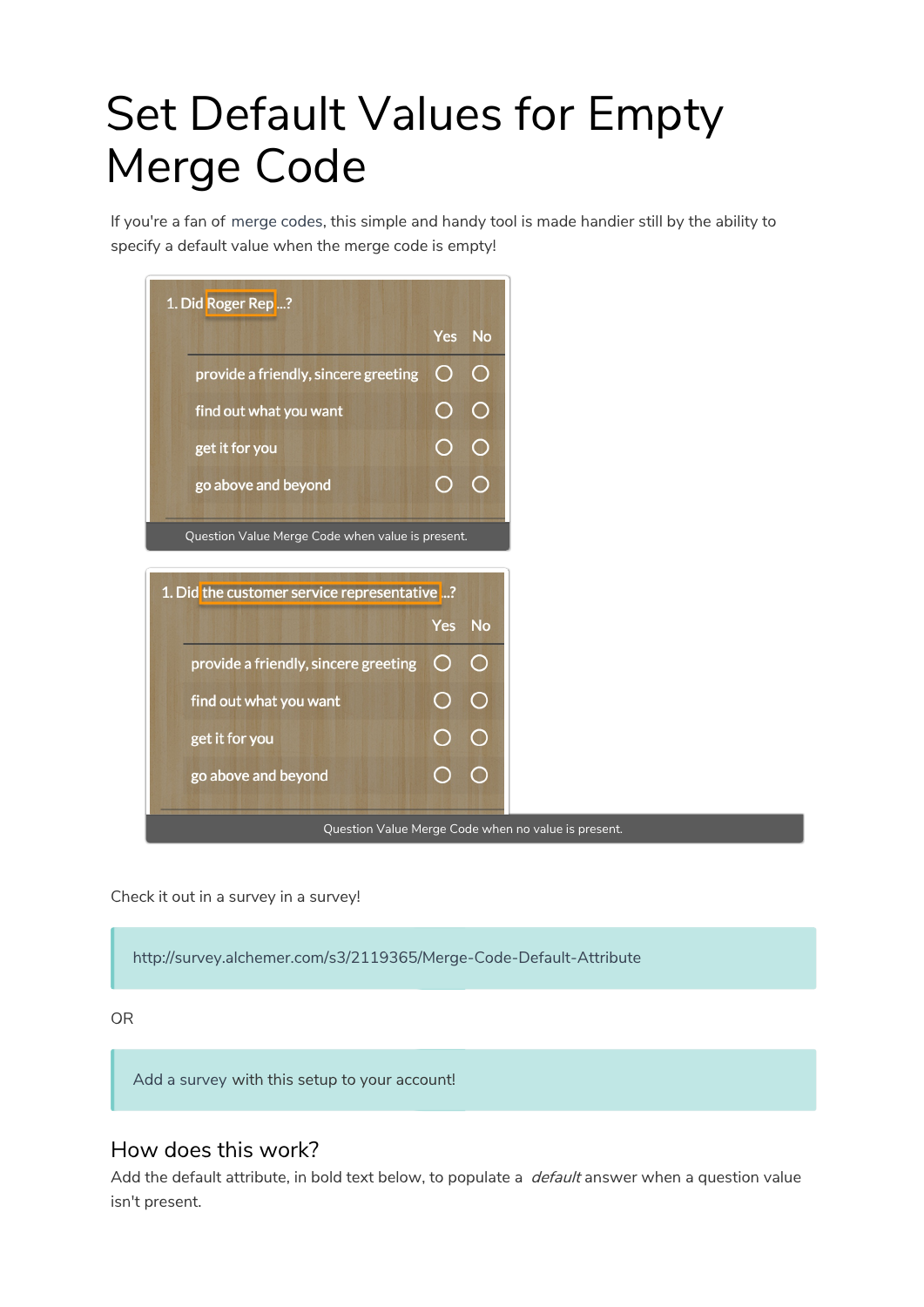## Compatible Merge Codes

The following merge codes support the built-in default attribute.

- [question("value"), id="3"]
- [question("option title"), id="2"]

## What About Other Merge Codes?

The default attribute is only available for the above merge codes. If you'd like to set a default value for another merge code, this workaround has worked for most of our customers in most cases but may require some tweaking to get it right. If you have a solution that works better let us know!

This JavaScript will allow you to have a default value for an empty merge code in a text element. This can come in handy if you are using URL Variables or an Email Campaign merge code to prepopulate a survey. If someone doesn't have that field in their email campaign or URL variable it defaults to no value.

This will help you have some default text in the event that there is no value to populate.

Check it out in a survey:

Without Merge Code value: http://survey.alchemer.com/s3/2039124/Set-Values-for-Empty-Merge-Code

With URL Variable Merge Code value: http://survey.alchemer.com/s3/2039124/Set-Valuesfor-Empty-Merge-Codes?fname=Holly

#### OR

Add a survey with this setup to your account!

This JavaScript uses the following features:

- Merge Code
- Text Element

#### Setup

- 1. Click Add New: Text / Instructions.
- 2. Go to the Layout tab and uncheck "Automatically verify and fix this question's HTML".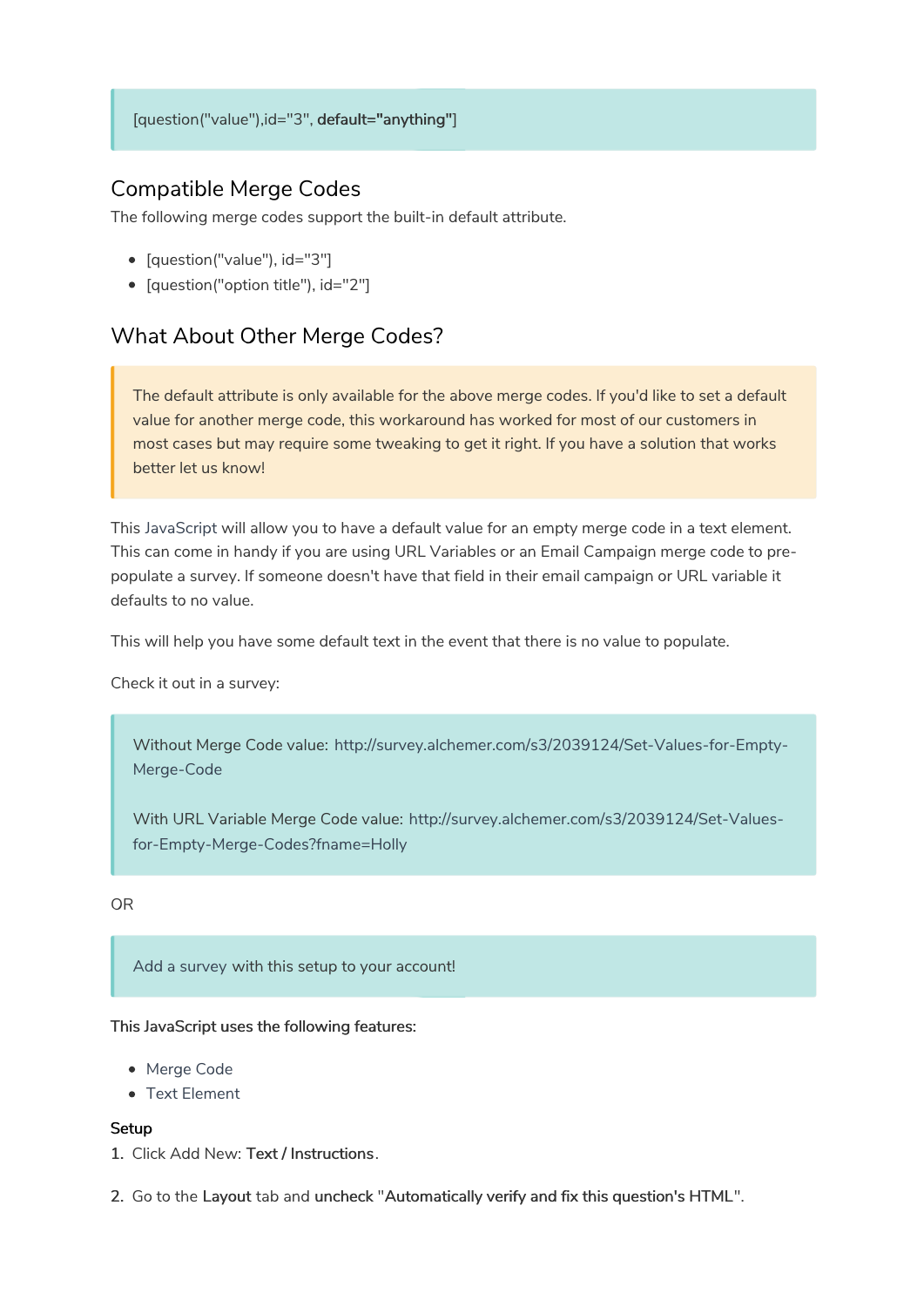- 3. Type out your message to your respondents.
- 4. Wrap your Merge Code in the following span id tags: [url("variable")]



5. Now click Add New Action > JavaScript and paste the code below.

```
$(function(){
var firstName = '[url("fname")]';
if(firstName == ""){
document.getElementById('firstName').innerHTML = 'Friend';
}
});
```
#### Modifications

The Variable - In this example "firstName" is the variable. Rename that variable in the span tag as well as in the highlighted blue areas in the JavaScript code. These must match identically for the code to work properly.

The Merge Code - The merge code in this example is [url("fname")]. Change the "fname" text to the merge code you are using both in the text element and in the JavaScript code. The merge code is highlighted in pink in the code.

Default Text - In this example the default text is "Friend". Change this text to what you would like your empty merge code to say.

#### Test it out!

Now it is time to test. Go through your survey link with and without your merge code to make sure you get your desired results.

### Scripting and Other Out-of-the-Box Customizations

We're always happy to help you debug any documented script. That said, we do not have the resources to write scripts on demand.